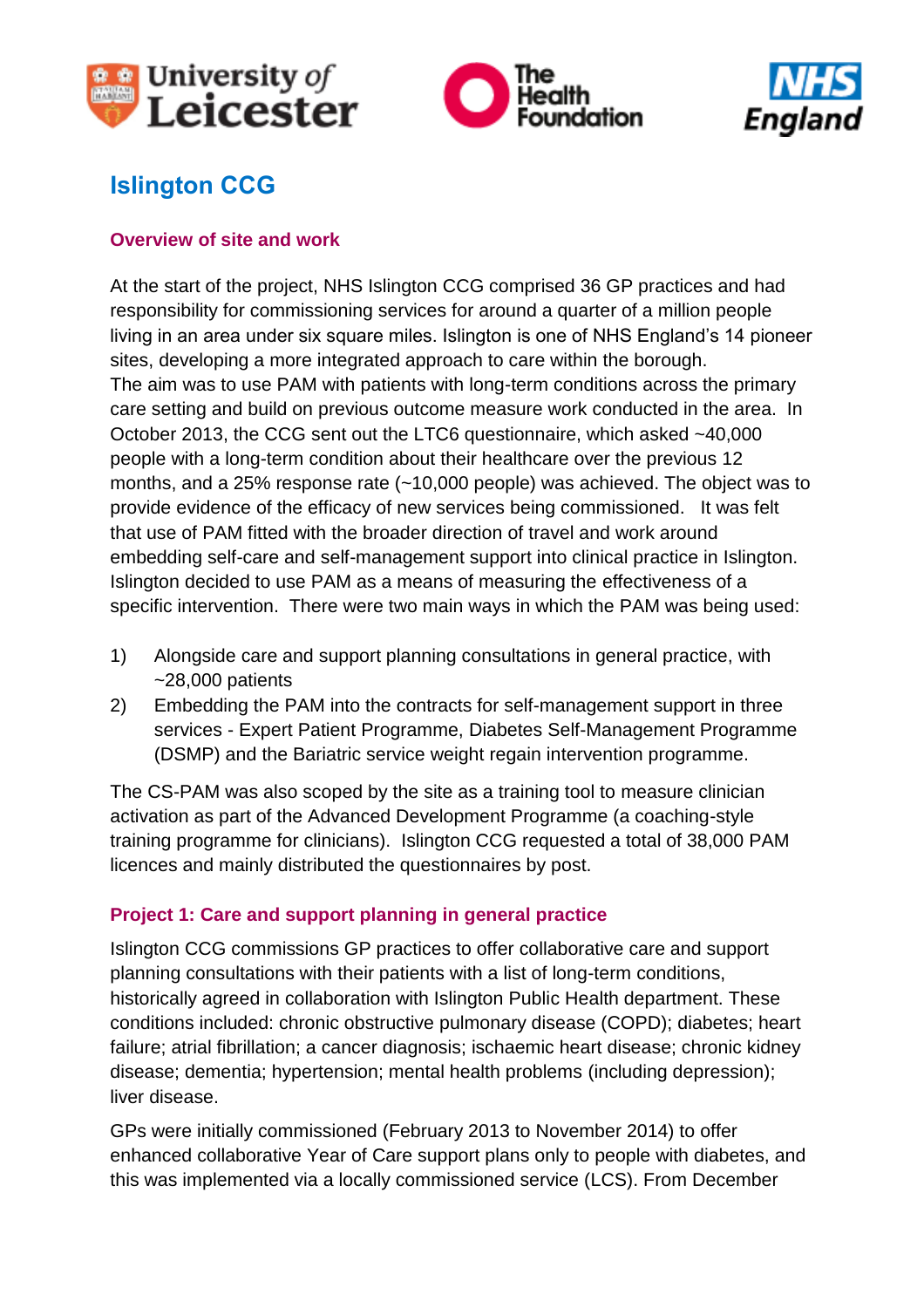2014, this LCS was merged into an LCS which offered the enhanced care planning approach to all patients with a long-term condition.

As part of the 2014/15 GP contract, NHS England also commissioned GPs to develop a care plan with patients identified as being in the practice's top 2% of people who are deemed to be at risk of being admitted to hospital. The care planning commissioned by NHS England was not a collaborative enhanced care plan in the style of Year of Care, but the patients in this cohort often also included people with multiple long-term conditions who were receiving a Year of Care approach.

Commitment to engagement with the PAM project was embedded into the long-term condition LCS, which was initiated in October 2013. In order to ensure consistency across each GP practice, a search to identify patients who should complete the PAM was developed and uploaded onto each practice's clinical system. The team developed a template, enabling practices to code the patient activation score and free text space to record the level. The method of survey distribution (postal or faceto-face) could also be recorded. A pack detailing how to deliver the PAM tool was developed and sent out to each practice. The pack included:

- A letter to practices explaining patient activation, how this would be measured with the PAM tool, and what was expected of the practice;
- A step-by-step guide for how the CCG wanted practices to collect the PAM data;
- A letter to be sent to patients explaining why the tool was being sent to them and a copy of the questions;
- A letter including the PAM tool, to be sent to patients who had not responded to the initial mail out, with their invitation for their collaborative care and support planning appointment; and
- A copy of a spreadsheet that would enable practices to calculate the PAM score and level.

Practices were paid £2.50 to calculate and register PAM scores to patient records. GP practices were also sent details of a retrospective review that they were expected to complete a year later, after a second PAM has been sent out to patients.

Although practices recorded the PAM score, Islington was keen to embrace the principles underpinning patient activation as a concept and not just focus on the number/score the tool produced. The score was not formally used by clinicians within the care and support planning process (as a tailoring tool), however it is visible in patients' electronic records. The team believed that there was a danger in focusing on the numbers in a superficial manner and limiting the depth of the ongoing relationship that clinicians were trying to develop: e.g. if a patient has a low activation score, the GP may decide it is not worth discussing the full range of support services available and thereby limit choice.

Initial data collection for 2014/15 finished in March 2015, with a response rate of 25%, providing baseline PAM scores for around 9,000 patients. This data was then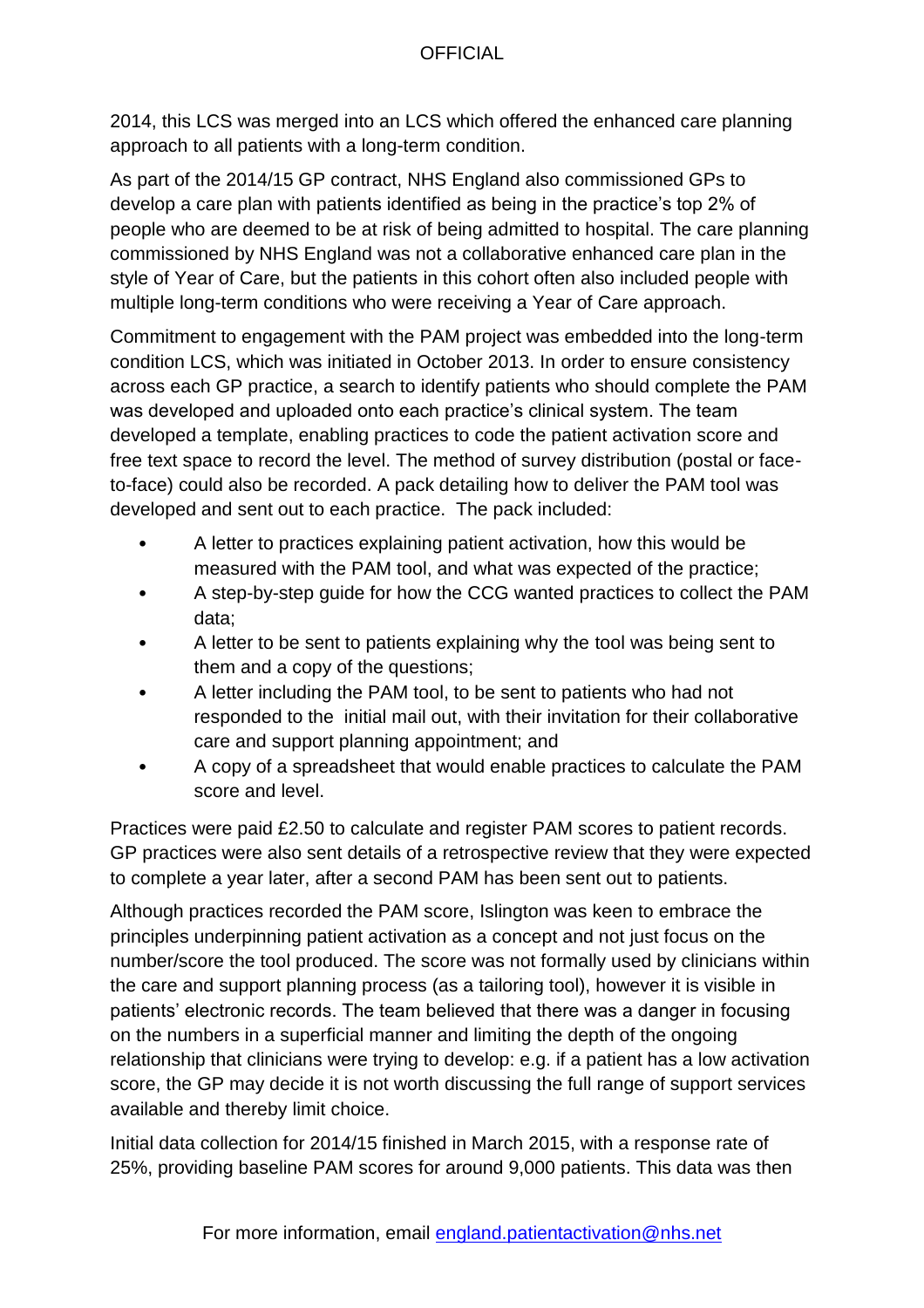### **OFFICIAL**

shared (following appropriate NHS Information Governance procedures) with the Health Foundation Data Analytics team, who undertook a detailed analysis of this data.

The PAM was used for the second time from October 2015, and the deadline for completion was February 2016. These data were also been passed to the Health Foundation Data Analytics team and analysis is ongoing. Of a population of 40,528, 7,000 scores were collected representing a completion rate of 17%.

It is intended that there will be a retrospective audit (July 2016) on 10% of patients with long-term conditions who have had two PAM scores; this will explore how their activation levels may have changed and it is hoped that this work may enable the development of more targeted approaches to improving activation within practices. Relevant patients will be identified using EMIS, and a template has been designed that will enable other data to be recorded; for example, if a new long-term condition has been diagnosed since the last PAM, number of care planning appointments carried out and information on how the PAM survey was completed and returned.

More broadly, in their integrated care work stream, the CCG has started to test new models of multi-disciplinary team working, introducing a new team to work with patients seen as at higher risk. As an informal part of this work, the team has compared their referrals list with patient PAM scores where available. The aim of this very small-scale work is to start to look at whether the patients referred into the service also have low levels of activation.

An independent evaluation of the Year of Care diabetes care planning work was conducted in 2015, to ascertain if there are links between diabetic patients with care plans and improved clinical outcomes. The evaluation also assessed how engaged GP practices had been with this process. In summary the evaluation found:

- High performing practices (in terms of number of care plans completed) were achieving better patient outcomes.
- Practice staff were interviewed and it showed that there was good buy-in to the ethos of the new approaches, but that there were sometimes skills gaps in practices, in terms of delivery.
- The need for training in coaching and motivational interviewing has been recognised.

Work is currently underway to devise training, tailored to practice needs. The training will also serve to develop a greater understanding of the concept of activation and how patient activation scores/levels can be utilised in the delivery of collaborative care and support planning (CC&SP). It is expected that this approach will result in directly tailoring interventions to patients based on their levels of activation. The practices who have demonstrated the most commitment and enthusiasm for delivering CC&SP will be asked to trial this way of working and their learning will inform a wider roll out across the whole of Islington's primary care landscape later in the year.